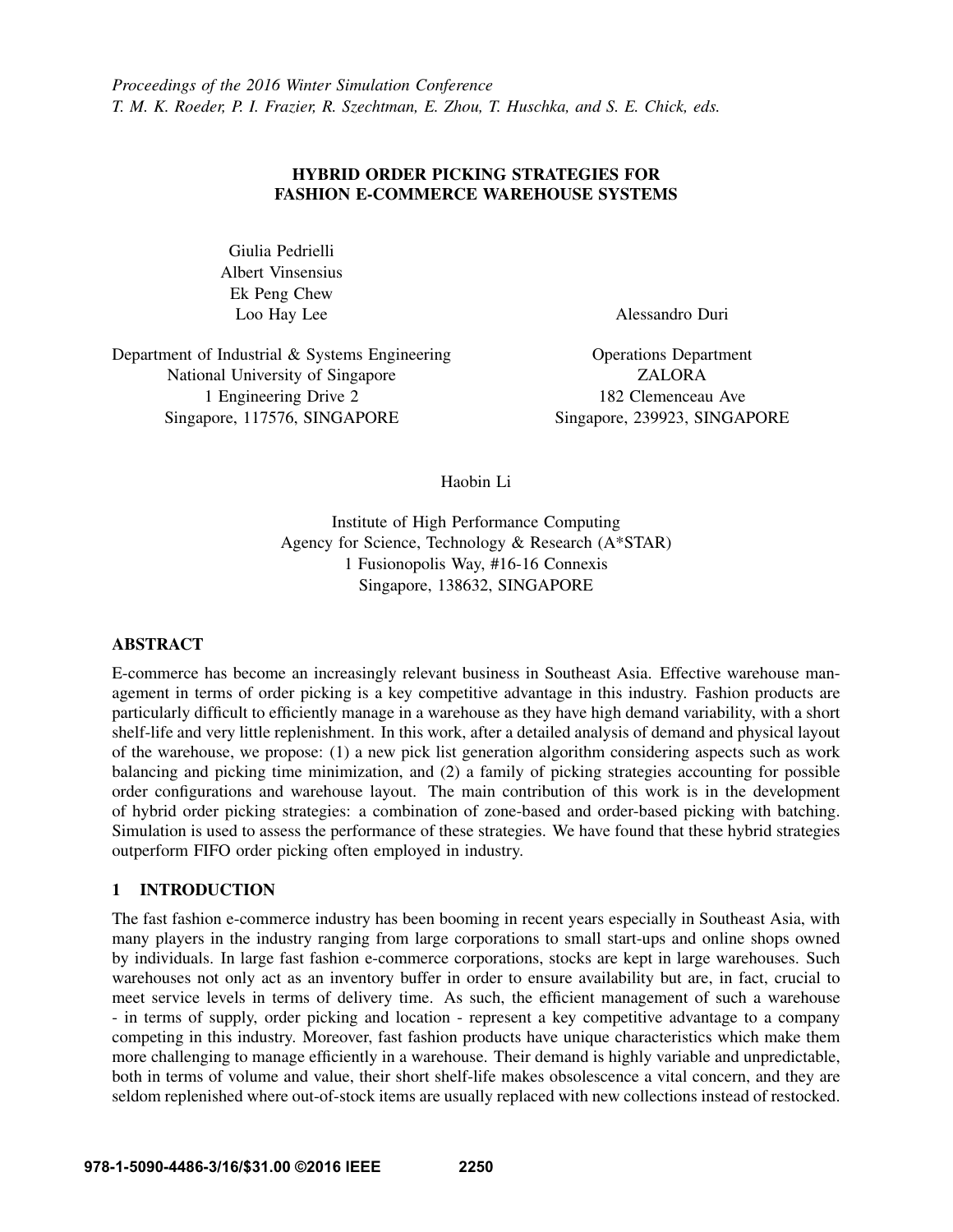As a result of these characteristics, warehouse management becomes challenging due to the difficulty in identifying highly frequent or stable inventory, deciding on the inventory put-away (i.e. assignment of inventory to locations), and order picking strategy to generate pick lists for the pickers to fulfill the orders. In such a volatile and highly-variable environment, a single order picking strategy is unlikely to satisfy the demand profile faced by such an e-commerce company. After an initial analysis of the demand profiles and the physical layout of the warehouse, we realize that the warehouse operations and, especially, the picking process represent the most significant component in the warehouse operating costs. With the aim of improving the picking process, we propose an approach which relies on the characteristics of the orders faced by the company. Since the picking process is an operational issue, our algorithm needs to be implementable in a short time, thus hindering the possibility of using mathematical programming and traditional optimization techniques to assign picking jobs to the warehouse operators.

Therefore, in this paper, we propose (1) a new fast algorithm to generate pick lists which takes into consideration various aspects such as work balancing and pick time minimization, and (2) a family of picking strategies taking into account the possible order configurations as well as the physical warehouse layout. In order to assess and evaluate the performance of the various order picking strategies, we propose the use of a discrete-event simulation as a general approach which can easily be extended to more complicated and specialized warehouse layout.

#### 2 WAREHOUSE OPERATIONS: A REVIEW

Warehouse operations and management as been a relevant research area for a considerable time and is still relevant today. Gu, Goetschalckx, and McGinnis (2007) and Gu, Goetschalckx, and McGinnis (2010) provide detailed reviews on warehouse operations including order picking. Order picking is the most expensive operations in a warehouse as it is very labor and time consuming (Frazelle 2001). The objective of the order picking system (OPS) is to maximize the service level (e.g. in terms of order lead time) subject to resource constraints, given the warehouse layout and inventory storage locations. Since the bulk of the OPS time is spent on traveling, minimizing item pick cycle time (i.e. item and order retrieval time) is an equivalent objective (de Koster, Le-Duc, and Roodbergen 2007). It has also been found that the throughput of the overall OPS is inversely proportional to the cycle time (Manzini, Gamberi, Persona, and Regattieri 2007). Hence the problem becomes providing the optimal wave size, batching, item-picker assignment and routing for these pickers to retrieve the assigned items such that the item cycle time is minimized.

While optimal routing is desirable, this may not be suitable in practice as some pickers might find the optimal routing illogical or counter-intuitive (Gademann and Velde 2005). Moreover, when there are multiple candidate locations for a single item, a multitude of complications arise in determining the optimal routing and that there are scare research done on this issue even though this scenario is often found in practice. With a more complex warehouse structure and inventory locations, routing heuristics such as S-shaped, return, mid-point, largest gap, and combined (hybrid) are more popular especially in practice where a solution has to be obtained quickly and that a satisfactory solution is sufficient. Note that many of these previous study assume a unit load. Moving forward, the rise of e-commerce poses a renewed challenge to optimize warehouse picking operations where less-than-unit-load picking (or even single-item picking) becomes very common. Since heuristics is preferred in practice, the routing used in this work is based on the nomenclature of the inventory locations, resulting in a routing which is similar to the return and S-shaped heuristics.

Order batching is often done to release a wave of orders to be picked. The batching problem in itself is a complex problem which can significantly impact the performance of the OPS. This batching creates a partition either between orders or between pickers/storage locations (otherwise known as zoning). The difficulty in optimizing the batches comes from the fact that the cycle time is not known until the batch has been created and the routing assigned (Gu, Goetschalckx, and McGinnis 2007). These batching problems are often solved with heuristics with a variation of order-closeness metric, with the objective of batching similar or close orders together (Elsayed and Unal 1989). The order proximity batching problem is studied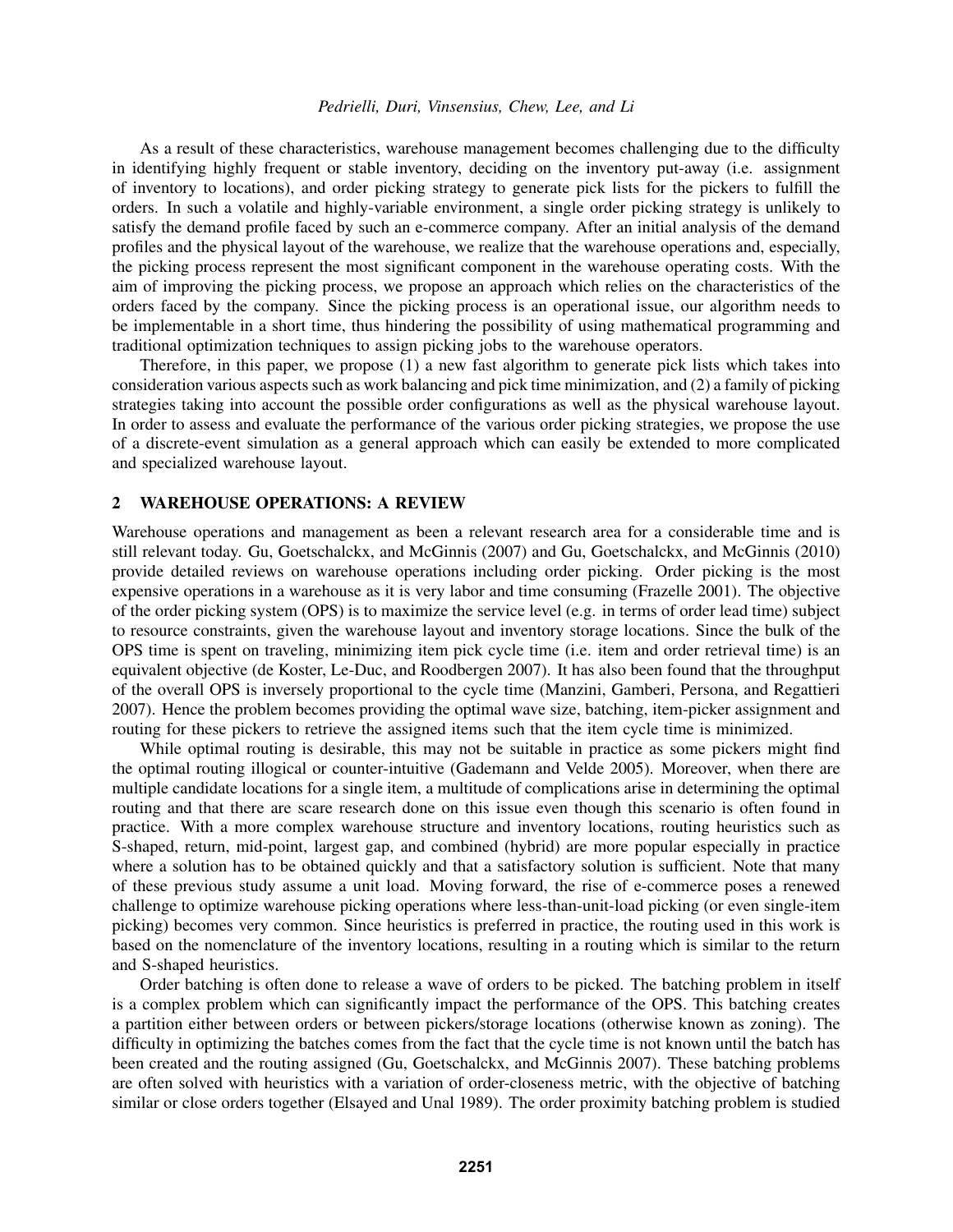by Gademann, Van Den Berg, and Van Der Hoff (2001), Hwang and Kim (2005), and de Koster, Van der Poort, and Wolters (1999). In terms of performance, Petersen, Aase, and Heiser (2004) compared various order picking strategies and found that batching often yields the lowest cycle time especially when the order sizes are small. de Koster, Van der Poort, and Wolters (1999) compared various seed and savings heuristics for manual warehouses and concluded that even a simple order batching method yields significant improvement from FIFO order picking and that the performance of these heuristics depends largely on the capacity of the carts utilized.

Simulation has often been used to optimize warehouse design and operations. A high-level manual order-picking warehouse design has been analysed through simulation by Altarazi, Ammouri, and Alzubi (2012). In terms of operations, simulation has been used to evaluate order-picking models solved with genetic algorithm (Chang, Liu, Liu, and Xin 2007). Yoo, Cho, and Yücesan (2010) employ nested partitioning and optimal computing budget allocation methods with simulation to optimize supply chain performance on a strategic level while reducing computational loads. Gagliardi, Renaud, and Ruiz (2007) developed a discrete-event simulation model to evaluate storage space strategies in a high-throughput warehouse. Similarly, Faria and Reis (2015) employed a discrete-event simulation model to evaluate various storage and routing strategies to improve order picking performance. Following these works, we have developed a discrete-event simulation model to evaluate the proposed hybrid picking strategies.

#### 3 METHODOLOGY

We first analyzed the demand profile of the company and noticed that, in the scope of choosing the picking policy, it is important to understand how orders are characterized in terms of number of items and, in case of multi-item orders, how these are distributed throughout the warehouse.

Assuming a randomized put-away strategy, which is sensible for a fashion warehouse, we analyzed the warehouse density looking at the different zones (the zones referred to in this paper do not reflect the real warehouse). As a result of the randomized put-away strategy, SKUs may have several physical locations. Table 1 shows the distribution of the items in the warehouse. In particular, we can see that the majority of the orders are single item orders and therefore we should design picking strategies which improve the efficiency in fulfilling these orders. Nevertheless, a remarkable number of orders is multi-item and these form the largest picking volume in terms of units of items. Moreover, it looks clear how most of the orders are spread in different zones. Consequently, the picking has to consider an efficient way to manage multi-zone items. A possibility, as two of the strategies indeed propose, is to use a sorting station to consolidate orders from different zones, nevertheless, in this case we will need to control the maximum number of orders released for picking at any one time (called batch of incoming orders later on) in order to control the loading and waiting time at the sorting station.

Table 1: Orders Characterization.

| <b>Item Type</b> | $\%$ items | <b>%</b> orders |
|------------------|------------|-----------------|
| Single Zone      | 6.182      | 5.995           |
| Multi-Zone       | 76.781     | 50.99           |
| Single Item      | 17.037     | 43.006          |

This work considers a manual picker-to-part order picking system where a picker collects a batch of orders instead of a single order or item as in single-command operations. We assume that a layout of the warehouse exists, along with the inventory locations, and that a list of orders is available and ready to be picked. The pick list generation procedure generates a *master pick list* which is the set of picking lists for single pickers. The pick list generation process is detailed in section 3.1. Four picking strategies are compared using a discrete-event simulation. A simple First-In-First-Out (FIFO) strategy acts as the base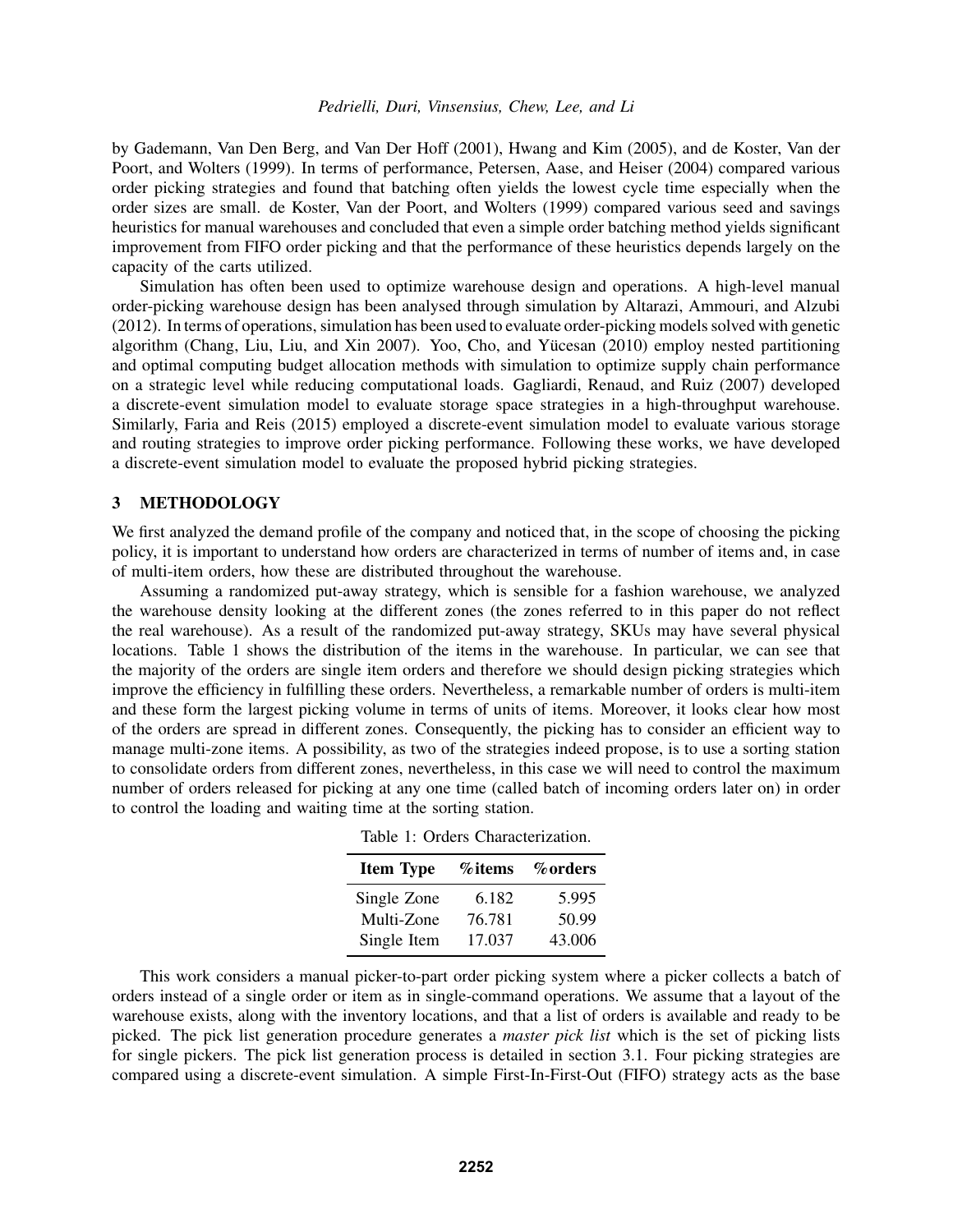case as this the strategy commonly implemented in industry to simplify the order picking process. The four picking strategies are detailed in section 3.2. The overall proposed process is as such:

- 1. Batch incoming orders.
- 2. Group orders into three types: (1) multi-item single-zone, (2) multi-item multi-zone, and (3) single-item.
- 3. If the picking strategy is not the FIFO base case, generate order queues corresponding to the three order types.
- 4. Implement picking process and generate pick list based on the picking selected strategy.

### 3.1 Pick List Generation

In this section, we describe the pick list generation process through the phases of order batching, queue generation and order assignment, and finally picker routing and pick list generation.

- Batch Creation Receives input of orders and generates the batches of orders. Simulation will be employed as a method to study the impact of batch size on performance and establish the optimal batch size. The batch size is a function of tote capacity, number of orders and system capacity (number of pickers, etc.) such that the batch size results in 3 hours' worth of picking activities. This is also known as the *pick wave*. The difficulty is that it is not known how to determine this batch size a priori.
- Queue Generation Receives the orders, number of pickers, number of totes, totes capacity, and inventory locations. The output of this phase is the queue which associates the inventory location (UID) with the items in the orders. The criteria for the queue generation are as such: (1) "Queue Dependency": inventory in similar locations (zones, floor, etc.) are assigned to the same queue; (2) Order characteristics: express (high priority), single-item and multi-item orders are placed in separate queues; (3) "Virtual Backlog": items in locations are virtually reserved through the assignment process in order to prevent pickers from being directed to an eventually empty location. This process can be thought of as an order classification process which generates three types of order based on the three criteria above. The three types of queue generated are Type 1: multi-item single-zone, Type 2: multi-item multi-zone, and Type 3: single-item.
- Inventory Reservation Procedure Locations containing the desired item are identified and the first location UID is assigned. Virtual reservation is done by decrementing the availability of the item in that location.
- Pick List Generation Receives as input the picking strategy, queues generated, number of pickers and the tote capacity (which determines the maximum size of the pick list). The output is then the master pick lists which is the set of pick lists for individual pickers, complete with routing (items sequencing).

In essence, after order batching, the orders are grouped into queues based on their characteristics and the master pick list is generated by cutting each queue based on the suggested location UID (through the inventory reservation procedure) according to the picker capacity. Algorithm 1 details these procedures.

## 3.2 Picking Strategies

The picking strategy is incorporated into the pick list generation. We propose four different picking strategies. Strategy A represents the reference base case as it does not actually rely on any pick list generation algorithm but simply pick the orders in a FIFO manner.<br>Strategy A (Pure Order Picking) In this base case strategy

In this base case strategy, we adopt an "order-based" picking where orders are processed and picked sequentially in a FIFO manner, without any type of queue generation or order classification.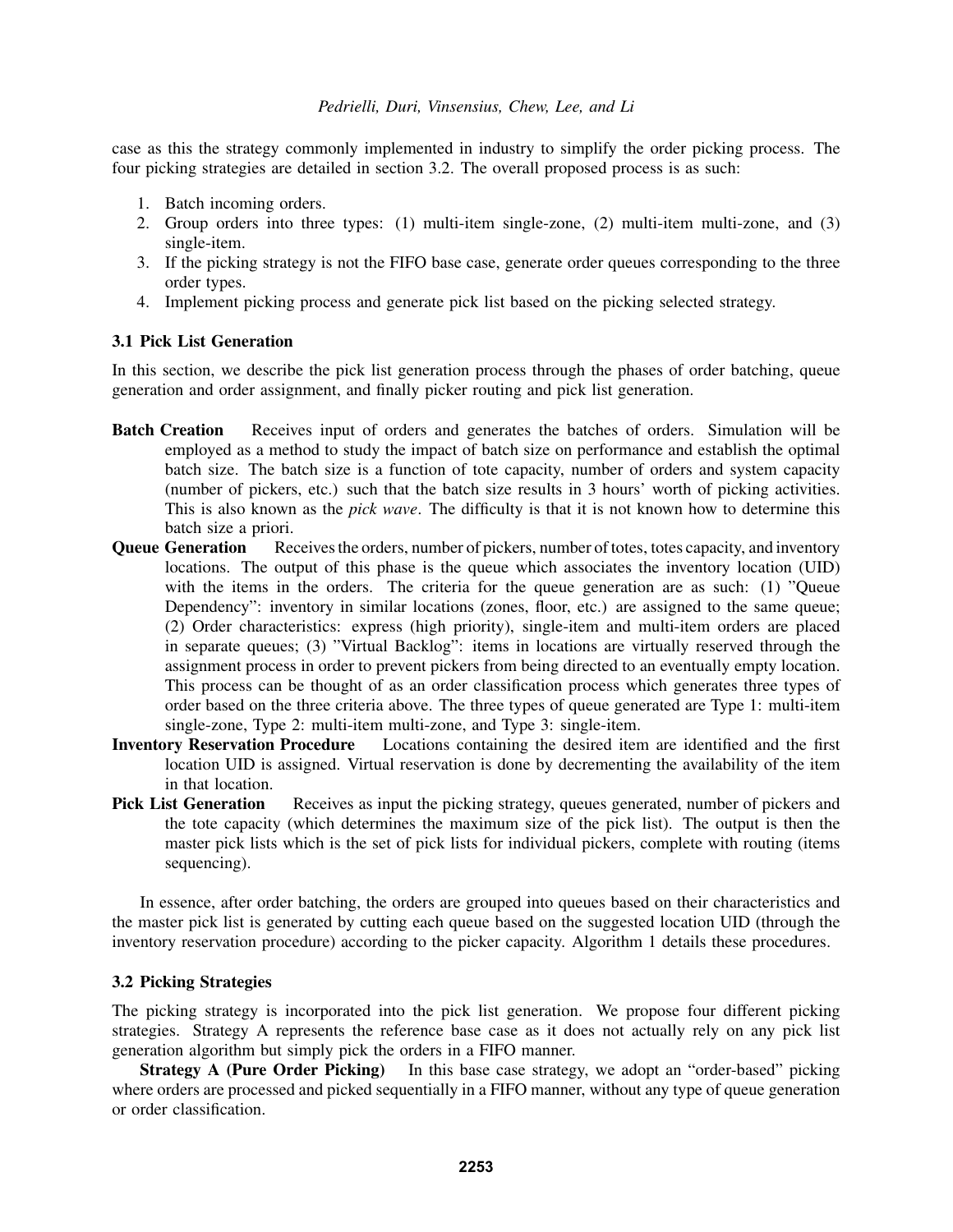| Identify item locations<br>Type 1 orders<br>Create list of multi-item single-zone orders. Each order reports all possible fulfilment<br>zones.<br>Type 2 orders<br>Create list of multi-item multi-zone orders. Each order is characterized by an array of<br>pairs of zones and items.<br>Create list of single-item orders and find zones fulfilling single-item orders.<br>Type 3 orders<br><b>Pick List Generation (Assignment)</b><br>For each order in Type 1<br>While(not all items assigned $& \&$ zones not empty)<br>If(item is available in zone)<br>Inventory reservation procedure<br>Else<br>Eliminate zone and check next zone<br>Type 1 orders<br>End If<br>End While<br>If(zone is empty)<br>Add order to Type 2<br>End If<br>End For<br>For each order in Type 2<br>For each item in order<br>Select zone with most number of items for the same order<br>While(item not assigned)<br>If(item available in zone)<br>Inventory reservation procedure<br>Type 2 orders<br>Else<br>Eliminate zone and check next zone<br>End If<br>End While<br>End For<br>End For<br>For each order in Type 3<br>Select zone with lowest load<br>If(item available in zone)<br>Inventory reservation procedure<br>Type 3 orders | <b>Queue Generation (Allocation)</b> |      |  |  |  |  |
|---------------------------------------------------------------------------------------------------------------------------------------------------------------------------------------------------------------------------------------------------------------------------------------------------------------------------------------------------------------------------------------------------------------------------------------------------------------------------------------------------------------------------------------------------------------------------------------------------------------------------------------------------------------------------------------------------------------------------------------------------------------------------------------------------------------------------------------------------------------------------------------------------------------------------------------------------------------------------------------------------------------------------------------------------------------------------------------------------------------------------------------------------------------------------------------------------------------------------------|--------------------------------------|------|--|--|--|--|
|                                                                                                                                                                                                                                                                                                                                                                                                                                                                                                                                                                                                                                                                                                                                                                                                                                                                                                                                                                                                                                                                                                                                                                                                                                 |                                      |      |  |  |  |  |
|                                                                                                                                                                                                                                                                                                                                                                                                                                                                                                                                                                                                                                                                                                                                                                                                                                                                                                                                                                                                                                                                                                                                                                                                                                 |                                      |      |  |  |  |  |
|                                                                                                                                                                                                                                                                                                                                                                                                                                                                                                                                                                                                                                                                                                                                                                                                                                                                                                                                                                                                                                                                                                                                                                                                                                 |                                      |      |  |  |  |  |
|                                                                                                                                                                                                                                                                                                                                                                                                                                                                                                                                                                                                                                                                                                                                                                                                                                                                                                                                                                                                                                                                                                                                                                                                                                 |                                      |      |  |  |  |  |
|                                                                                                                                                                                                                                                                                                                                                                                                                                                                                                                                                                                                                                                                                                                                                                                                                                                                                                                                                                                                                                                                                                                                                                                                                                 |                                      |      |  |  |  |  |
|                                                                                                                                                                                                                                                                                                                                                                                                                                                                                                                                                                                                                                                                                                                                                                                                                                                                                                                                                                                                                                                                                                                                                                                                                                 |                                      |      |  |  |  |  |
|                                                                                                                                                                                                                                                                                                                                                                                                                                                                                                                                                                                                                                                                                                                                                                                                                                                                                                                                                                                                                                                                                                                                                                                                                                 |                                      |      |  |  |  |  |
|                                                                                                                                                                                                                                                                                                                                                                                                                                                                                                                                                                                                                                                                                                                                                                                                                                                                                                                                                                                                                                                                                                                                                                                                                                 |                                      |      |  |  |  |  |
|                                                                                                                                                                                                                                                                                                                                                                                                                                                                                                                                                                                                                                                                                                                                                                                                                                                                                                                                                                                                                                                                                                                                                                                                                                 |                                      |      |  |  |  |  |
|                                                                                                                                                                                                                                                                                                                                                                                                                                                                                                                                                                                                                                                                                                                                                                                                                                                                                                                                                                                                                                                                                                                                                                                                                                 |                                      |      |  |  |  |  |
|                                                                                                                                                                                                                                                                                                                                                                                                                                                                                                                                                                                                                                                                                                                                                                                                                                                                                                                                                                                                                                                                                                                                                                                                                                 |                                      |      |  |  |  |  |
|                                                                                                                                                                                                                                                                                                                                                                                                                                                                                                                                                                                                                                                                                                                                                                                                                                                                                                                                                                                                                                                                                                                                                                                                                                 |                                      |      |  |  |  |  |
|                                                                                                                                                                                                                                                                                                                                                                                                                                                                                                                                                                                                                                                                                                                                                                                                                                                                                                                                                                                                                                                                                                                                                                                                                                 |                                      |      |  |  |  |  |
|                                                                                                                                                                                                                                                                                                                                                                                                                                                                                                                                                                                                                                                                                                                                                                                                                                                                                                                                                                                                                                                                                                                                                                                                                                 |                                      |      |  |  |  |  |
|                                                                                                                                                                                                                                                                                                                                                                                                                                                                                                                                                                                                                                                                                                                                                                                                                                                                                                                                                                                                                                                                                                                                                                                                                                 |                                      |      |  |  |  |  |
|                                                                                                                                                                                                                                                                                                                                                                                                                                                                                                                                                                                                                                                                                                                                                                                                                                                                                                                                                                                                                                                                                                                                                                                                                                 |                                      |      |  |  |  |  |
|                                                                                                                                                                                                                                                                                                                                                                                                                                                                                                                                                                                                                                                                                                                                                                                                                                                                                                                                                                                                                                                                                                                                                                                                                                 |                                      |      |  |  |  |  |
|                                                                                                                                                                                                                                                                                                                                                                                                                                                                                                                                                                                                                                                                                                                                                                                                                                                                                                                                                                                                                                                                                                                                                                                                                                 |                                      |      |  |  |  |  |
|                                                                                                                                                                                                                                                                                                                                                                                                                                                                                                                                                                                                                                                                                                                                                                                                                                                                                                                                                                                                                                                                                                                                                                                                                                 |                                      |      |  |  |  |  |
|                                                                                                                                                                                                                                                                                                                                                                                                                                                                                                                                                                                                                                                                                                                                                                                                                                                                                                                                                                                                                                                                                                                                                                                                                                 |                                      |      |  |  |  |  |
|                                                                                                                                                                                                                                                                                                                                                                                                                                                                                                                                                                                                                                                                                                                                                                                                                                                                                                                                                                                                                                                                                                                                                                                                                                 |                                      |      |  |  |  |  |
|                                                                                                                                                                                                                                                                                                                                                                                                                                                                                                                                                                                                                                                                                                                                                                                                                                                                                                                                                                                                                                                                                                                                                                                                                                 |                                      |      |  |  |  |  |
|                                                                                                                                                                                                                                                                                                                                                                                                                                                                                                                                                                                                                                                                                                                                                                                                                                                                                                                                                                                                                                                                                                                                                                                                                                 |                                      |      |  |  |  |  |
|                                                                                                                                                                                                                                                                                                                                                                                                                                                                                                                                                                                                                                                                                                                                                                                                                                                                                                                                                                                                                                                                                                                                                                                                                                 |                                      |      |  |  |  |  |
|                                                                                                                                                                                                                                                                                                                                                                                                                                                                                                                                                                                                                                                                                                                                                                                                                                                                                                                                                                                                                                                                                                                                                                                                                                 |                                      |      |  |  |  |  |
|                                                                                                                                                                                                                                                                                                                                                                                                                                                                                                                                                                                                                                                                                                                                                                                                                                                                                                                                                                                                                                                                                                                                                                                                                                 |                                      |      |  |  |  |  |
|                                                                                                                                                                                                                                                                                                                                                                                                                                                                                                                                                                                                                                                                                                                                                                                                                                                                                                                                                                                                                                                                                                                                                                                                                                 |                                      |      |  |  |  |  |
|                                                                                                                                                                                                                                                                                                                                                                                                                                                                                                                                                                                                                                                                                                                                                                                                                                                                                                                                                                                                                                                                                                                                                                                                                                 |                                      |      |  |  |  |  |
|                                                                                                                                                                                                                                                                                                                                                                                                                                                                                                                                                                                                                                                                                                                                                                                                                                                                                                                                                                                                                                                                                                                                                                                                                                 |                                      |      |  |  |  |  |
|                                                                                                                                                                                                                                                                                                                                                                                                                                                                                                                                                                                                                                                                                                                                                                                                                                                                                                                                                                                                                                                                                                                                                                                                                                 |                                      |      |  |  |  |  |
|                                                                                                                                                                                                                                                                                                                                                                                                                                                                                                                                                                                                                                                                                                                                                                                                                                                                                                                                                                                                                                                                                                                                                                                                                                 |                                      |      |  |  |  |  |
|                                                                                                                                                                                                                                                                                                                                                                                                                                                                                                                                                                                                                                                                                                                                                                                                                                                                                                                                                                                                                                                                                                                                                                                                                                 |                                      |      |  |  |  |  |
|                                                                                                                                                                                                                                                                                                                                                                                                                                                                                                                                                                                                                                                                                                                                                                                                                                                                                                                                                                                                                                                                                                                                                                                                                                 |                                      |      |  |  |  |  |
|                                                                                                                                                                                                                                                                                                                                                                                                                                                                                                                                                                                                                                                                                                                                                                                                                                                                                                                                                                                                                                                                                                                                                                                                                                 |                                      |      |  |  |  |  |
|                                                                                                                                                                                                                                                                                                                                                                                                                                                                                                                                                                                                                                                                                                                                                                                                                                                                                                                                                                                                                                                                                                                                                                                                                                 |                                      |      |  |  |  |  |
|                                                                                                                                                                                                                                                                                                                                                                                                                                                                                                                                                                                                                                                                                                                                                                                                                                                                                                                                                                                                                                                                                                                                                                                                                                 |                                      | Else |  |  |  |  |
| Eliminate zone and check zone with next lowest load                                                                                                                                                                                                                                                                                                                                                                                                                                                                                                                                                                                                                                                                                                                                                                                                                                                                                                                                                                                                                                                                                                                                                                             |                                      |      |  |  |  |  |
| End If                                                                                                                                                                                                                                                                                                                                                                                                                                                                                                                                                                                                                                                                                                                                                                                                                                                                                                                                                                                                                                                                                                                                                                                                                          |                                      |      |  |  |  |  |
| End For                                                                                                                                                                                                                                                                                                                                                                                                                                                                                                                                                                                                                                                                                                                                                                                                                                                                                                                                                                                                                                                                                                                                                                                                                         |                                      |      |  |  |  |  |

#### Algorithm 1 Queue and pick list generation algorithm.

Strategy B (Hybrid Order Picking) In this strategy, each order is picked by a single picker and the pickers have to travel across zones to fulfill the orders and, as such, there is no sorting required after the picking. In literature, this is often identified as a pick-and-pass and sort-while-picking order picking.

• Type 3 orders: Single-item orders are separated into a special queue for fast processing.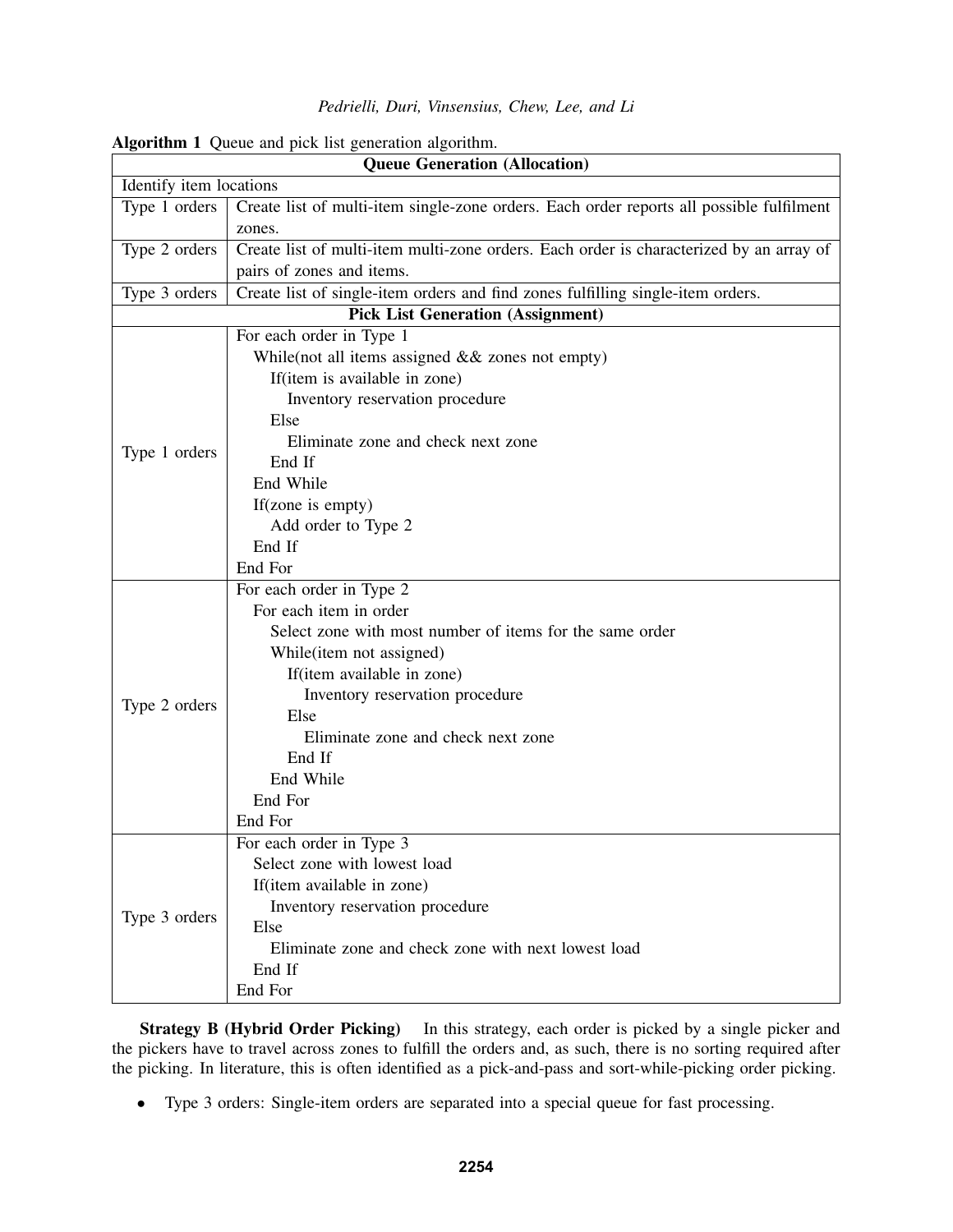- Type 1 orders: Multi-item orders which can be fulfilled in the same zone are grouped together under queues corresponding to a particular zone. A master pick list based on the tote capacity and the suggested picking route (item sequence) is generated. The location assignment and path generation is performed by Algorithm 1. Note that orders are not broken up into individual items (i.e. sorting happens on the tote itself) and completed orders are sent directly to the outbound.
- Type 2 orders: Multi-item orders which cannot be fulfilled in the same zone (hence multi-zone) are grouped into another queue. They are partially picked in a zone before moving on to subsequent zone(s) until completion.

**Strategy C (Hybrid Zone Picking)** In this strategy, orders in the batch is broken up into items which are located in the same zones such that each picker stays in a particular zone. At the end of the picking process, the picked items are sorted to the corresponding orders. In literature, this is often identified as a pick-then-sort order picking. The complication with this strategy is that there exists another sub-batch which controls the granularity of the sorting process. A larger sub-batch results in a higher pick density (hence potentially lower picking cycle time) but a longer consolidation and sorting time.

- Type 3 orders: Single-item orders are separated into a special queue for fast processing.
- Type 1 orders: Multi-item orders which can be fulfilled in the same zone are grouped together under queues corresponding to a particular zone. A master pick list based on the tote capacity and the suggested picking route (item sequence) is generated. The location assignment and path generation is performed by Algorithm 1. Note that orders are not broken up into individual items (i.e. sorting happens on the tote itself) and completed orders are sent directly to the outbound.
- Type 2 orders: Multi-item orders which cannot be fulfilled in the same zone (hence multi-zone) are batched into sub-batches of predefined size and broken up into individual items which are then grouped into their fulfillment zones. The queues generated correspond to the zones. The pickers stay in a particular zone during picking. These orders will be consolidated and then sorted after picking.

Strategy D (Pure Zone Picking) This strategy is similar to the hybrid zone picking but does not differentiate between multi-items orders which can be fulfilled in a single zone and those which can only be fulfilled by multiple zones. Sorting after picking is also required for this strategy.

- Type 3 orders: Single-item orders are separated into a special queue for fast processing.
- Type 1 and Type 2 orders: Multi-item orders are batched into sub-batches of predefined size and broken up into individual items which are then grouped into their fulfilment zones. The queues generated correspond to the zones. The pickers stay in a particular zone during picking. These orders will be consolidated and then sorted after picking.

## 4 SIMULATION MODEL

The simulation model employed is a discrete-event simulation based on the Object-Oriented Discrete-Event Simulation (subsequently referred to as "O2DES") framework, developed by one of the authors, written in C# on Microsoft Visual Studio IDE. In this framework, the simulation entities are partitioned into three major categories namely Dynamics, Events and Statics. Static elements have constant properties which describe the fixed physical warehouse layout. Dynamic elements have modifiable properties describing mutable entities such as pickers, SKUs, and picking lists. Finally, Events modify the states of the Dynamic entities and are executed sequentially according to a Future-Events List. This O2DES framework allows us to comply closely to the widely-accepted discrete-event simulation framework while exploiting object-oriented programming features such as inheritance and dynamic binding for flexibility.

The pick list generation module, which implements the proposed picking strategies, as well as the shortest-path routing module, based on Dijkstra's algorithm, are also integrated into the simulation model.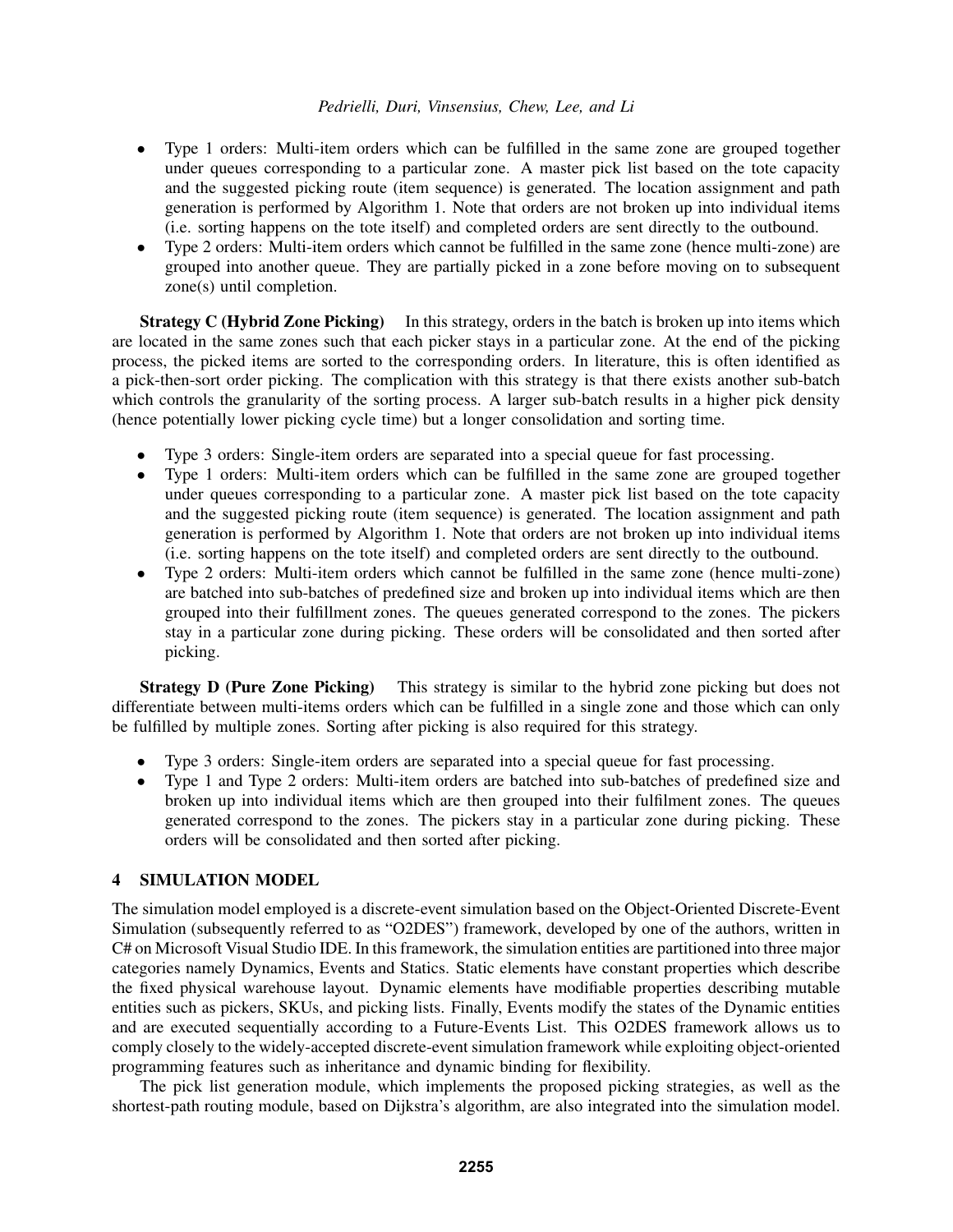The pick list generation module takes in the orders and generates the batches and pick lists based on the selected strategy parameters. The routing module determines the travel time required based on the locations of the items in the pick list. These two modules combined result in routes which are similar to those generated with a return and S-shaped heuristics for order picking routing.

The discrete-event simulation model is used to evaluate and compare the various strategies. Firstly, actual demand data and inventory locations are obtained. Two weeks of demand data is used; this forms the source of stochasticity in the experiment. The physical layout of the warehouse is also translated into the simulation model; this physical layout is constant throughout all the experimental runs. For each set of demand data, the simulation is run using each of the picking strategies to obtain the desired output statistics (described in detail in Section 5). Parameters such as tote capacity, batch size, pickers, and sorting rate are subjected to a design of experiment as described in Section 5.2. Figure 1 illustrates the experiment flow.



Figure 1: Simulation Experiment Flowchart.

#### 5 FASHION WAREHOUSE CASE STUDY

ZALORA is one of the main e-commerce companies in Southeast Asia. A complexity for ZALORA is caused by the fact that the content of the customers' orders is particularly variable. As a consequence, as opposed to most of the warehouse in other sectors, it is difficult to identify fast-moving items and perform categorizations of the inventory using traditional ABC techniques. As a result, for the experiments, we consider a *randomized* inventory storage, i.e. SKUs are allocated to multiple and randomly positioned inventory locations. In the case constructed with the company, we consider a warehouse with 8 zones. The density per zone resulting from the random put-away is derived as the ratio between the number of items in a zone to the total number of items (in all zones). We took as a reference a specific warehouse and studied the order profile for two weeks. From this study, we were able to identify the profile in terms of single-item orders, multi-item orders and, within the multi-item orders, the single-zone and multi-zone orders. This information is very important for the allocation of operators to the different order types and also to establish the capacity of the different types of totes.

The simulation is constructed based on a real warehouse layout, inventory locations and demand data. The simulation model is validated against the real-world picking cycle time and pick list size based on the FIFO strategy. The warehouse layout evaluated consists of 725 rows, 68886 racks (i.e. possible storage locations), and 132378 items. The number of daily orders evaluated is in the range of 3000 and 6000 orders and the number of pickers available is as high as 150 operators. For confidentiality, these values do not reflect the actual values implemented in the company but are in the same order of magnitude. In essence, the stochasticity in this simulation comes from a sample of the real-world demand data as well as the real-world randomized inventory locations.

The objectives of the experimentation phase are presented in two stages:

- 1. Size the system capacity in terms of manpower required to complete the regular daily demand;
- 2. Given the manpower available, identify a good setting in terms of policy parameters. In particular, we are interested in: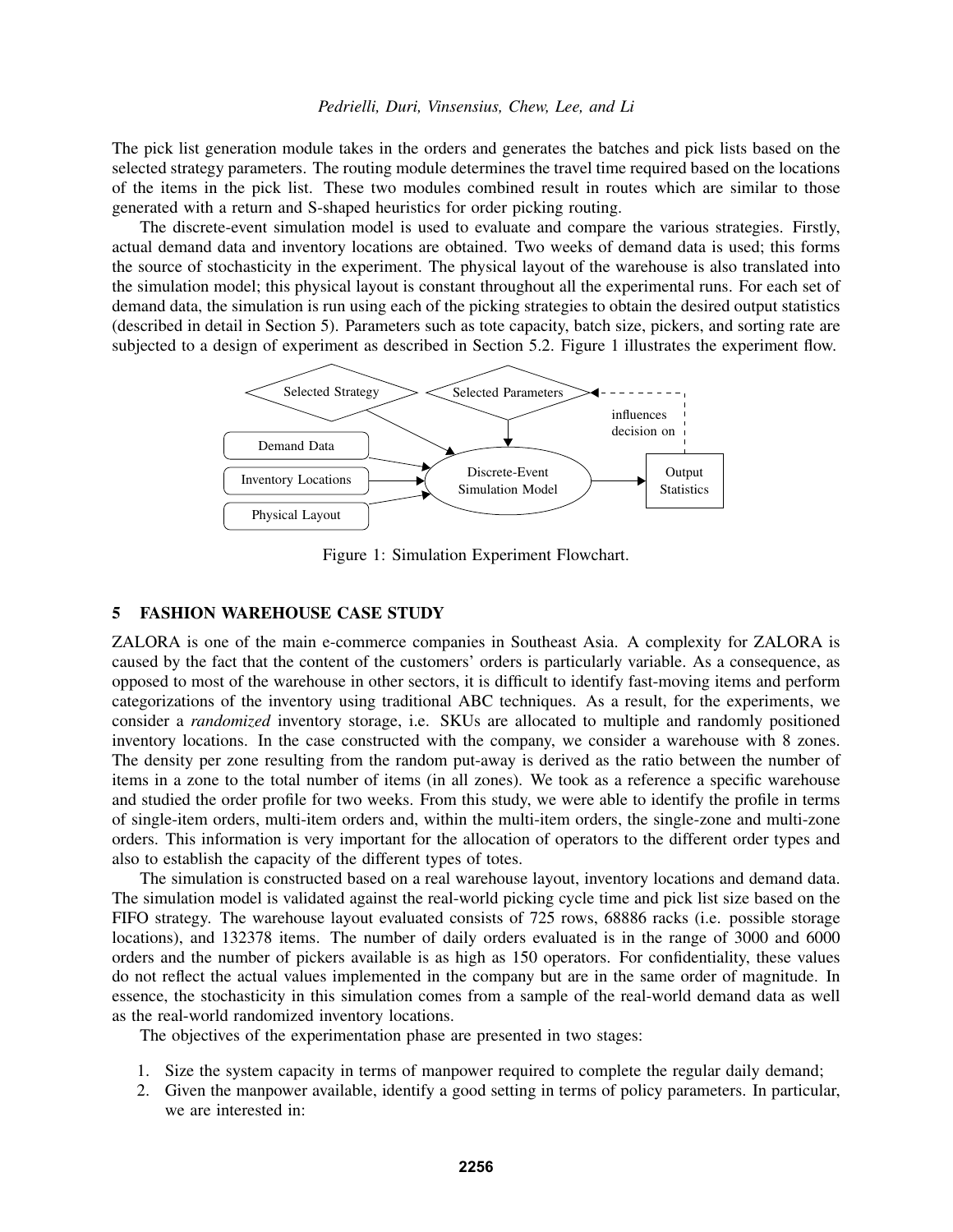•Capacity of the totes bringing items;

•Capacity of the carts bringing orders;

•Master Batch size, representing the number of orders the system processes simultaneously to perform the assignment to the operators in the warehouse (i.e., to form the pick lists). This parameter has a lower bound (degenerate, which is the number of operators) and an upper bound corresponding to the capacity given by the number of deployed operators and the capacity of the carts/totes. If the batch size is below the capacity in terms of totes, we will have idle operators which is something we need to avoid. Therefore, there is a strong correlation between the Master Batch Size and the capacities aforementioned;

•Sorting Rate: represents the number of items per time unit that a sorter is able to produce; •Number of Sorters: represents the number of operators at the sorting station;

•Maximum Order Batch Size, which defines how many orders destined to the sorting station can be simultaneously put in the picking system. This parameter is important to control the waiting time at the sorting station and it is highly correlated to the number of sorting stations and the sorting rate.

When dealing with the second objective, we established with the company three main performance measures which are important to consider:

- Picking Cycle Time [*sec*/*item*]: represents the average time for an item to be picked. It is important to notice that the larger the capacity of the totes/carts, the larger will be the cycle time;
- Average Tote Utilization  $\left[\frac{\text{average items per tote}}{\text{tote capacity}}\% \right]$ : represents the ratio between the capacity of the tote and the number of items carried. This represents a good indicator of the work balance. Low saturation implies that some operators will be idle or finish ahead of time;
- Average Cart Utilization  $\left[\frac{\text{average orders per cart}}{\text{cart capacity}}\% \right]$ : this is the same as the previous indicator but for orders.

In the following section (5.1) we show the performance of the strategies with respect to the Stage 1 problem, i.e. the manpower sizing, while in the subsequent section (5.2) we use the input information related to the operators to perform a policy parameters optimization. Specifically, the second stage task was performed using Design of Experiment since the company was able to provide us with the possible values of the policy parameters due to technical and physical constraints over the parameters.

## 5.1 Manpower Allocation

Since labor cost constitute a significant portion of warehouse operating costs, we try to minimize the number of pickers for each of the strategies. The first issue that has to be solved for the allocation problem was the assignment of operators to each order type. The idea is to assign workers to the different order types based on the average total relative cycle cycle time required by each type with respect to the total average cycle time. In order to evaluate these average cycle times, we ran simulation by considering an over-sized system. The results are displayed in Table 2 below.

Considering the ratios in the last column of Table 2, we performed a simple enumeration over the total number of available operators according to the data provided by the company. Based on the data of 11 days of demand, we bootstrapped the data using an empirical discrete density in order to generate a statistically significant input. Under the advice of the company, we ensured that the allocated manpower is able to complete all the picking tasks for each day within 10 hours with a 95% probability. As suggested by the company, we started with 40 pickers and derived the following allocation shown in Table 3 below.

It is noteworthy that Strategy C and D, despite requiring a lower number of operators, necessitate sorting. As a result, at this point of the analysis we cannot conclude which strategy is superior considering the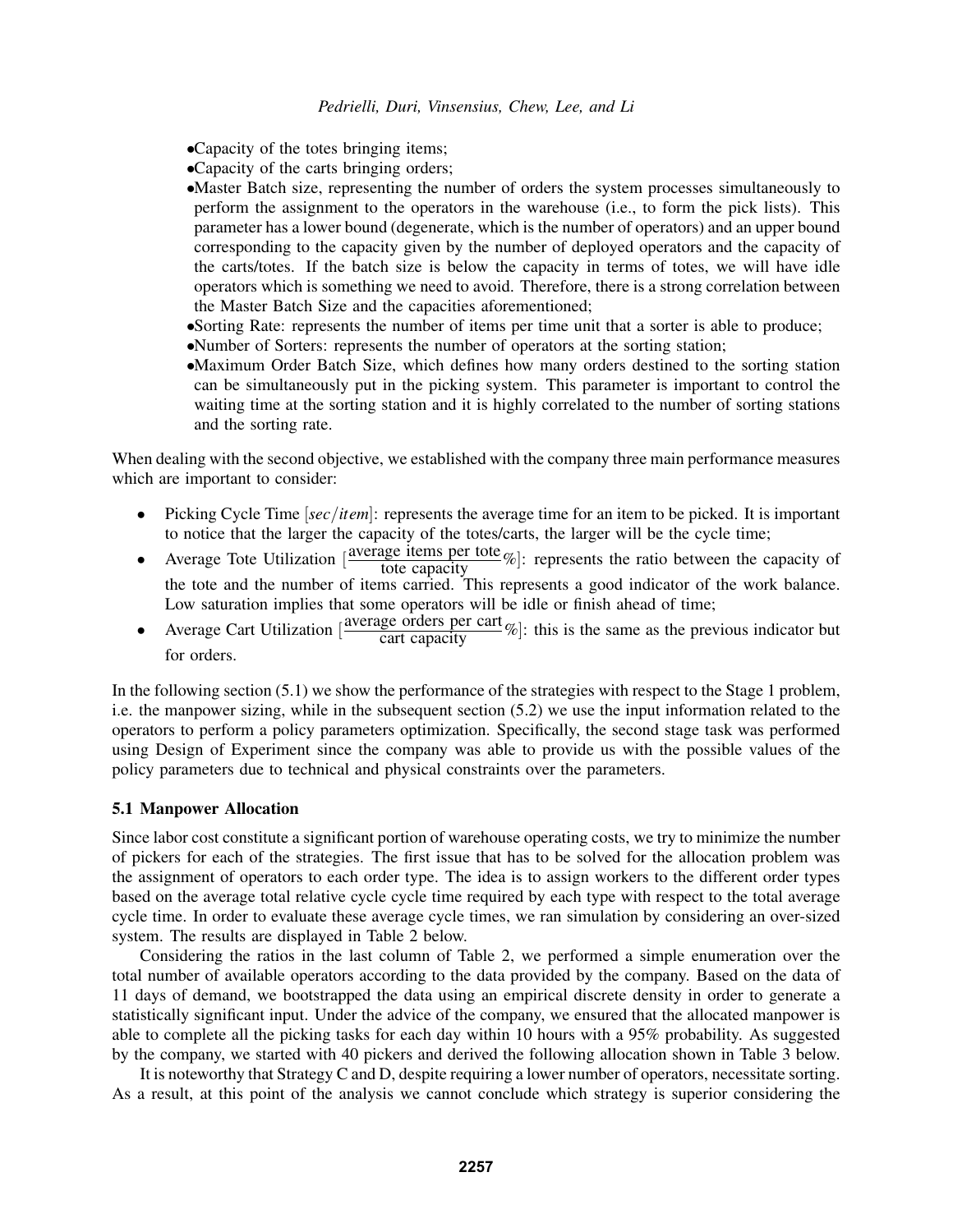| Strategy | Order Type             | Cycle time [min/item] | Cycle Time Multiplier<br>$c_i/\sum_{i=1,3} c_i$ |
|----------|------------------------|-----------------------|-------------------------------------------------|
| A        | Order                  | 1.127                 | 1.000                                           |
|          | Multi-Item Single Zone | 0.874                 | 0.293                                           |
| B        | Multi-Item Multi Zone  | 1.008                 | 0.338                                           |
|          | Single Item            | 1.101                 | 0.369                                           |
|          | Multi-Item Single Zone | 0.874                 | 0.293                                           |
| C        | Multi-Item Multi Zone  | 0.583                 | 0.195                                           |
|          | Single Item            | 1.095                 | 0.367                                           |
| D        | Multi-Item             | 0.752                 | 0.252                                           |
|          | Single Item            | 1.101                 | 0.369                                           |

Table 2: Average Picking Cycle Time Estimation.

### Table 3: Required Manpower.

| Strategy | Order Type             | # Workers             |
|----------|------------------------|-----------------------|
| A        | Order                  | 26                    |
|          | Multi-Item Single Zone | $\mathcal{D}_{\cdot}$ |
| в        | Multi-Item Multi Zone  | 17                    |
|          | Single Item            |                       |
|          | Multi-Item Single Zone |                       |
| C        | Multi-Item Multi Zone  | 15                    |
|          | Single Item            | 4                     |
| נ ו      | Multi-Item             | 16                    |
|          | Single                 | 3                     |

manpower requirements; only Strategy A appears to be dominated. In the next part of the experimentation, we will focus on this comparison by considering the remaining picking policy parameters in order to provide insights on dominance of the different strategies.

## 5.2 Strategy Comparison

Based on discussions with the company, we were able to identify a relatively small discrete set of possible feasible policy parametrization. Therefore, we constructed a Design of Experiment as depicted in Table 4 below (note that the values do not refer to the actual values implemented in the company). In the experimental runs, we collect the following output as Key Performance Indicators (KPIs):

- Cycle Time: for the example case, the company established a threshold for the cycle time for each item *i*,  $c_i = 54$  [sec/*item*];
- Average Tote Utilization: this indicator determines the productivity of the tote equipment and measures the efficiency of warehouse operations. This KPI is not applicable for Strategy A. For the company, the threshold average tote utilization should be at least 75%;
- Average Cart Utilization: this KPI determines the productivity of cart equipment. This KPI is not applicable for Strategy D. For this indicator, the optimal average cart utilization should be at least 90%.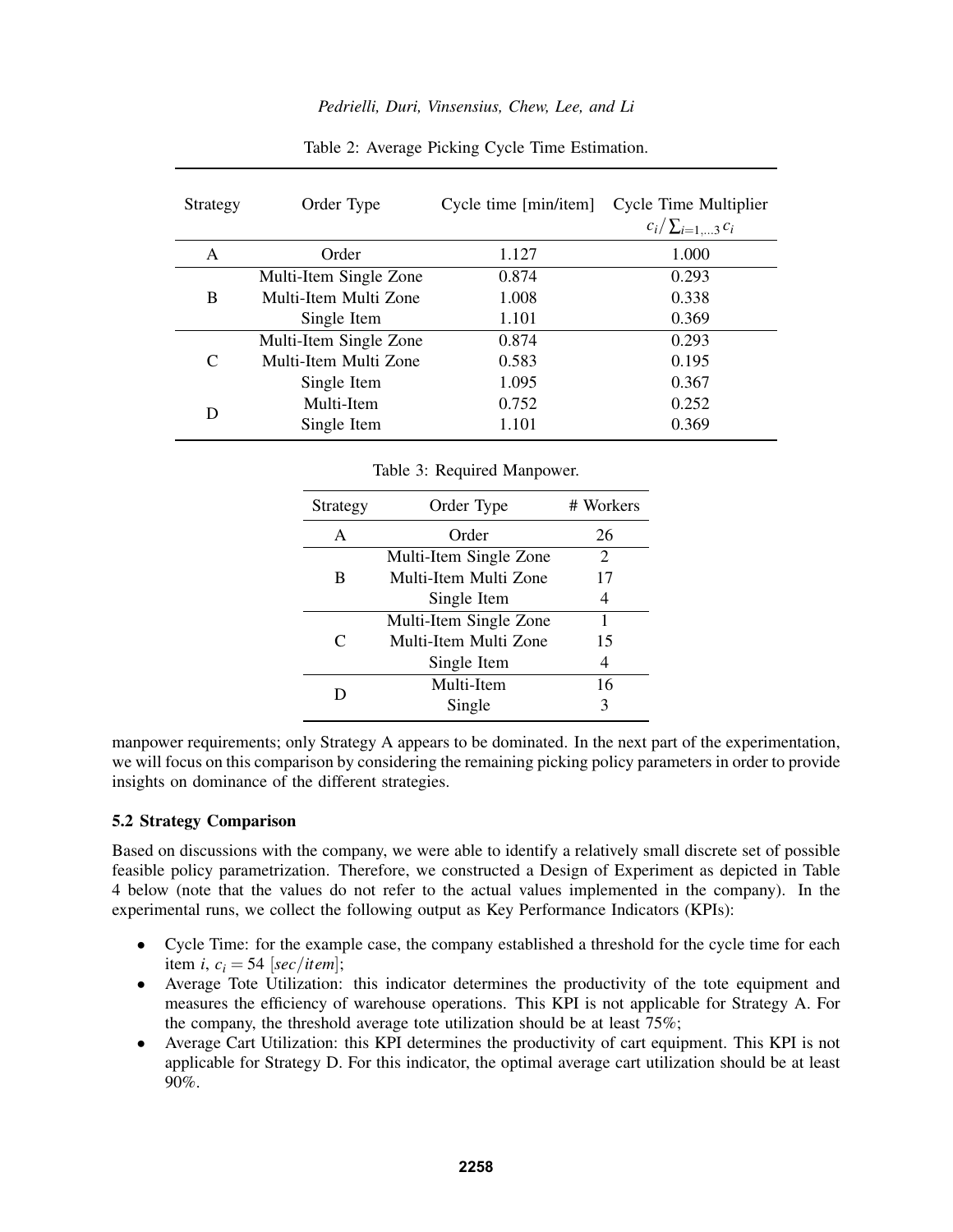The aforementioned design of experiment aims to determine the set of parameters for which the desired level of performance is achieved. In Table 5, the average results across all experimental conditions using a particular demand data for each strategy are reported. In particular, the "Satisfactory Performance Level" indicates the proportion (in terms of percentage) of tested experimental conditions in which a strategy is able to meet *all* the thresholds suggested by the company. We observe that the only strategy that meets all the requirements is Strategy D, under the settings with maximum item totes capacity 40 and maximum order batch size of 70.

|  | Table 4: Testing Configurations (factors levels for a full factorial design). |  |  |  |
|--|-------------------------------------------------------------------------------|--|--|--|
|  |                                                                               |  |  |  |

|          | Capacity Capacity | Item Totes Order Totes Master Batch Max Orders Sorting No. of<br>Size | Batch Size | Rate Sorters |       |
|----------|-------------------|-----------------------------------------------------------------------|------------|--------------|-------|
| (20, 40) | (6, 12)           | (500, 700)                                                            | (30, 70)   | (3,7)        | (1,3) |

| Archived Percentage Strategy A Strategy B |        |        | Strategy C Strategy D |          |
|-------------------------------------------|--------|--------|-----------------------|----------|
| Average Cycle Time [sec/item]             | 70     | 62.75  | 52.46                 | 51.88    |
| Average Tote Utilization                  | N.A.   | 92%    | 58%                   | 58%      |
| Average Cart Utilization                  | 99.70% | 86.80% | 46.70%                | N.A.     |
| Satisfactory Performance Level            | $0\%$  | $0\%$  | 0%                    | $12.5\%$ |

Table 5: Average Strategy Performance Over All Configurations.

Although Strategy A performs the best in terms of cart utilization, it does not meet the requirement for average cycle time, which is around 70 seconds per item picked on average. For Strategy B, it does not meet requirement of the total cycle time, which is nearly 63 seconds per item picked on average. It is apparent how strategy A and B require a larger number of operators in order to reach the same performance of the other two strategies (considering also the operators at the sorting station). Therefore, at this phase of the experiment these two strategies are dominated by C and D. For Strategy C, it meets requirement for total cycle time with 52 seconds per item (still higher than that of Strategy D) but none of the simulation cases satisfies the requirement for cart utilization, which is only 47% on average.

Observing the effects analysis from the performed experiments, we found that:

- The cart (tote) capacity has an important impact over the system performance: a smaller capacity requires pickers to run more times to fulfill total orders picking, thus increasing the picking time. As a result, we should maximize the capacity provided that the picker can handle the cart in the same amount of time.
- The master-batch size is a key for the balance between picking and sorting. A very large batch size, will provide larger saturation, but results in longer waiting times at the sorting station. As a consequence, this size has to be set carefully.

Considering the results, after taking the desired KPIs and manpower allocation into consideration, Strategy D is the best strategy for the company based on this example scenario. In terms of the KPIs, Strategy D yields a significant reduction in average cycle time while not being absolutely disadvantaged in terms of tote utilization. As for manpower allocation, Strategy D requires less manpower to handle the same warehouse operations and thus reduces the related labor cost. Nevertheless, we need to consider that at this stage of development of the simulation model, we are considering the sorting process simply as a delay, i.e., the detailed sorting process is not modeled within the simulator. Nevertheless, sorting a large number of items, as strategy D requires, can be particularly problematic, due to the complexity for the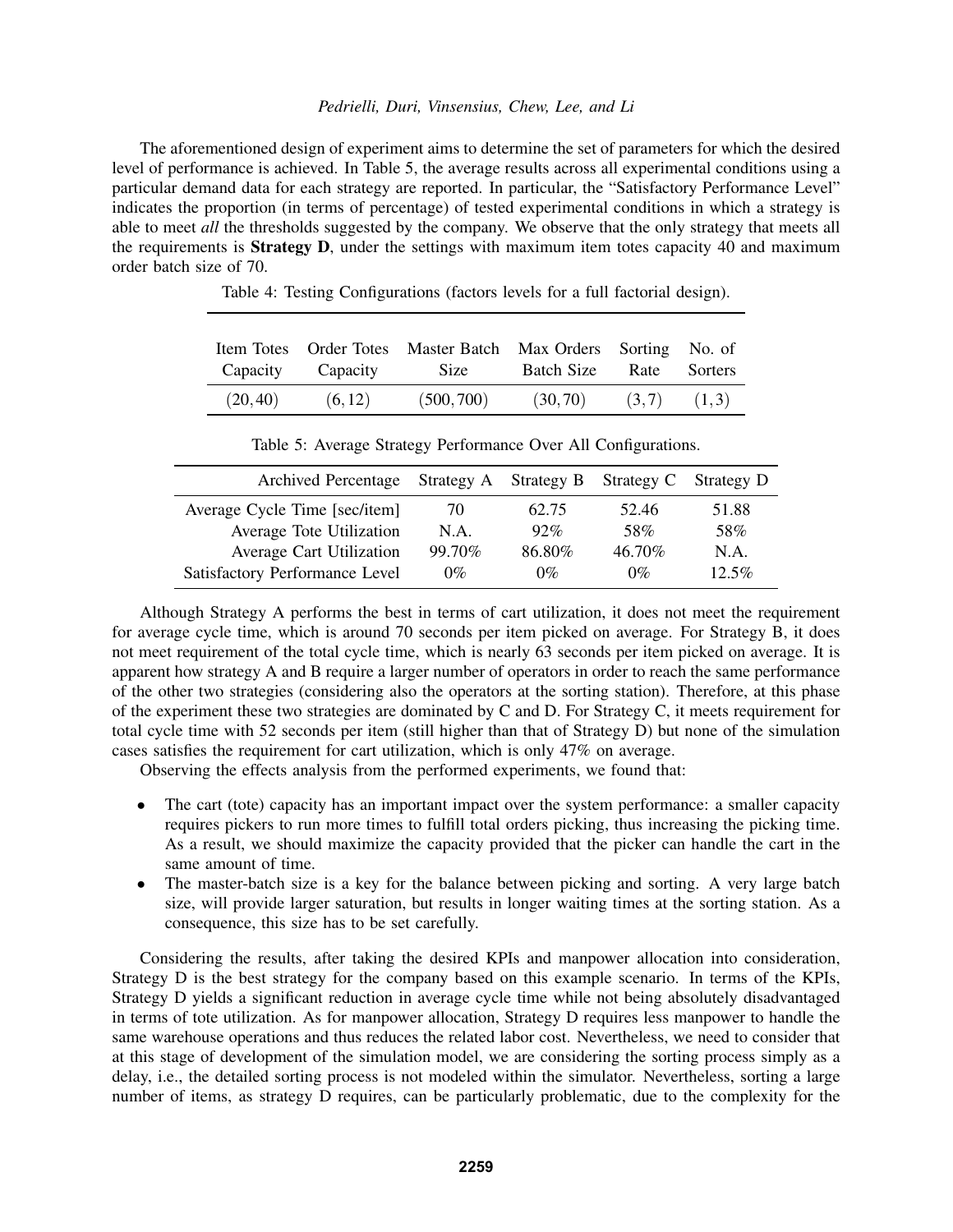operator to identify and match items. For this reason, strategy C should be considered since it lowers the number of items directed to sorting.

Another important aspect resides in the low saturation obtained both in strategy C and D. This result is due to the sorting station which represents the system bottleneck. Due to the presence of the order batch, the pickers cannot load to many items to avoid congestion at the sorting and this generates waiting times. Again, the efficiency of the sorting station is relevant for both strategies and we are currently in the process of designing a sorting process and the required technology.

## 6 CONCLUSION

This work contributes in the proposal of four innovative picking strategies, which were designed for an e-commerce company under the consideration that the main impact for the picking process resides in trying to pool together orders which are located in the same zone independently from the volume. The proposed approach has been rigorously evaluated using simulation, thus providing a tool to the company to evaluate the different strategies and we have found that the pure zone picking is the best.

From this work, we see that there is an indication that having a high picking density results in a higher picking performance. As such, future work is being performed to use learning techniques in order to maximize the inventory density by performing inventory put-away based on correlation between items instead of volume (differently from typical ABC classification).

### REFERENCES

- Altarazi, S. A., M. M. Ammouri, and E. Alzubi. 2012. "Concurrent Manual-Order Picking Warehouses Design via Simulation". *IIE Annual Conference. Proceedings*:1.
- Chang, F.-l., D.-d. Liu, Z.-x. Liu, and Z. Xin. 2007. "Research on Order Picking Optimization Problem of Automated Warehouse". *Systems Engineering - Theory & Practice Online* 27 (2): 139–143.
- de Koster, R., T. Le-Duc, and K. J. Roodbergen. 2007. "Design and Control of Warehouse Order Picking: A Literature Review". *European Journal of Operational Research* 182 (2): 481–501.
- de Koster, R., E. S. Van der Poort, and M. Wolters. 1999. "Efficient Orderbatching Methods in Warehouses". *International Journal of Production Research* 37 (7): 1479–1504.
- Elsayed, E. A., and O. I. Unal. 1989. "Order Batching Algorithms and Travel-Time Estimation for Automated Storage/Retrieval Systems". *International Journal of Production Research* 27 (7): 1097–1114.
- Faria, F., and V. Reis. 2015. "An Original Simulation Model to Improve the Order Picking Performance: Case Study of an Automated Warehouse". Volume 9335, 689–703.
- Frazelle, E. 2001. *World-Class Warehousing and Material Handling*. New York: McGraw-Hill.
- Gademann, N., J. P. Van Den Berg, and H. H. Van Der Hoff. 2001. "An Order Batching Algorithm for Wave Picking in a Parallel-Aisle Warehouse". *IIE Transactions* 33 (5): 385–398.
- Gademann, N., and S. Velde. 2005. "Order Batching to Minimize Total Travel Time in a Parallel-Aisle Warehouse". *IIE Transactions* 37 (1): 63–75.
- Gagliardi, J. P., J. Renaud, and A. Ruiz. 2007. "A Simulation Model to Improve Warehouse Operations". In *Proceedings of the 2007 Winter Simulation Conference*, edited by S. G. Henderson, B. Biller, M. Hsieh, J. Shortle, J. D. Tew, and R. R. Barton, 2012–2018. Piscataway, New Jersey: Institute of Electrical and Electronics Engineers, Inc.
- Gu, J., M. Goetschalckx, and L. F. McGinnis. 2007. "Research on Warehouse Operation: A Comprehensive Review". *European Journal of Operational Research* 177 (1): 1–21.
- Gu, J., M. Goetschalckx, and L. F. McGinnis. 2010. "Research on Warehouse Design and Performance Evaluation: A Comprehensive review". *European Journal of Operational Research* 203 (3): 539–549.
- Hwang, H., and D. G. Kim. 2005. "Order-Batching Heuristics Based on Cluster Analysis in a Low-Level Picker-to-Part Warehousing System". *International Journal of Production Research* 43 (17): 3657–3670.